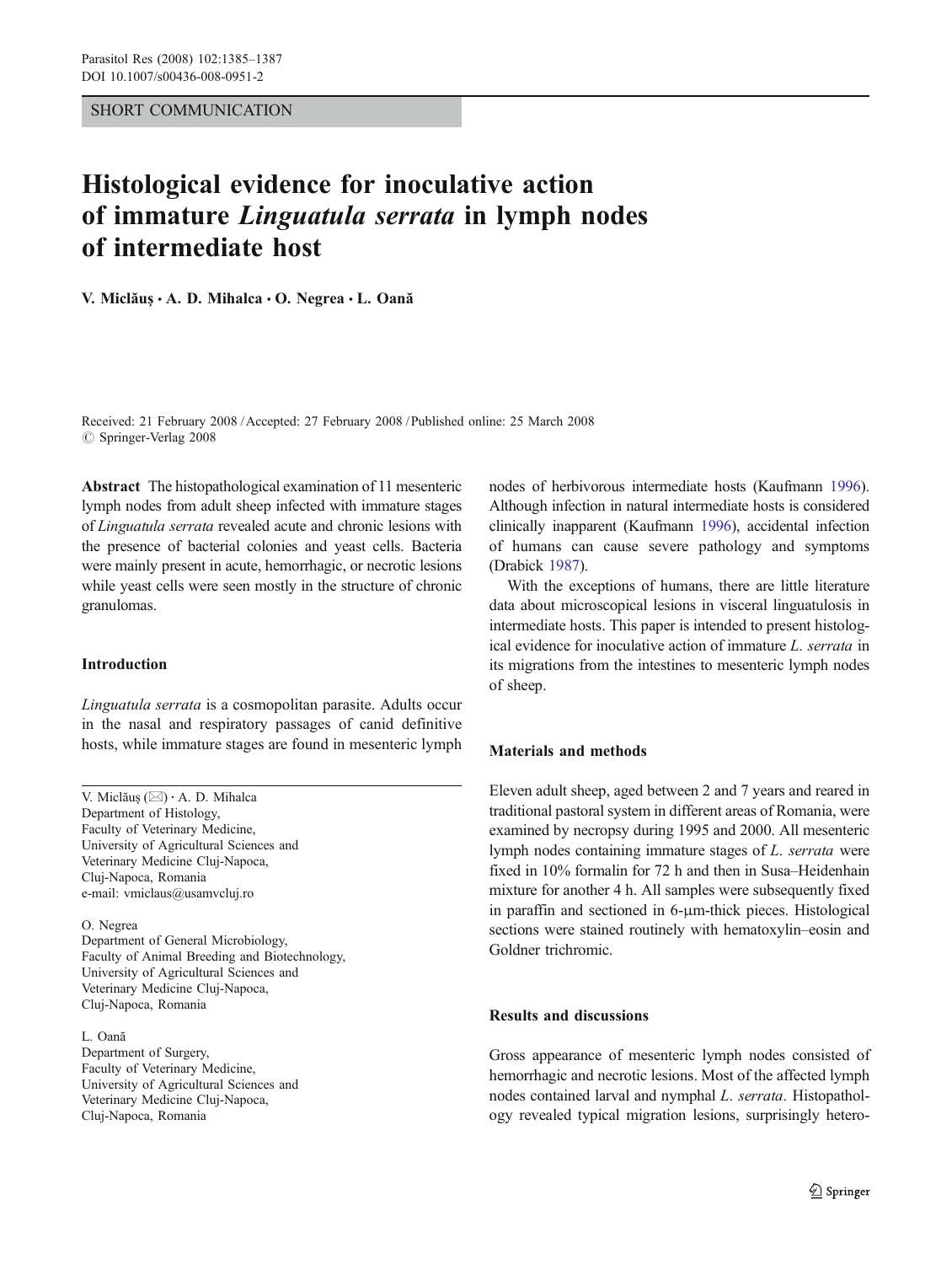

Fig. 1 Linguatula larva (arrowhead) in mesenteric lymph node (GT, ×100)



Fig. 3 Polymorphic bacteria in affected lymph node (GT, 100x)

genic, depending on their stage. Acute lesions consisted of traumatic foci, with hemorrhage and/or necrosis. In this case, lesions are severe and all lymph node structures are involved. Destroyed tissues are replaced by edema. In some of these acute lesions, sectioned migrating immature stages of L. serrata are clearly visible (Fig. 1). In older lesions, edema is gradually replaced by large necrotic areas. Chronic lesions were represented by parasitic granulomas with variable fibrosis. Peripheral cell structure of these granulomas contained giant multinucleated cells while, in the central area, necrosis was present sometimes with the degenerating parasite (Fig. 2).

In many histological sections, bacteria were clearly visible. The colonies consisted of polymorphic bacteria (Fig. 3), bacillar bacteria or cocci, arranged in short or long chains. Acute lesions were richer in bacteria than chronic lesions. Moreover, in chronic granulomas, yeast cells were also noticed within the central necrosis area and between infiltrative cells (Fig. 4).

In both acute and chronic lesions, cell population of lymph nodes was decreased. The most severe cellular decrease was observed in the outer cortical region where most of the lymphoid follicles are vestigial. Lymphocytes were the most affected. Nonetheless, number of eosinophiles was increased, in some cases accounting for 20–25% of the cellular population of the lymph node.

Inoculative effect is well known for many parasite species, mostly migratory helminths (Şuteu and Cozma [2007](#page-2-0)). The inoculation mechanism is either due to contiguity between nonsterile (especially intestine) and sterile organs or by direct transportation by helminths. Our histological findings support inoculative action of L.



Fig. 2 Granuloma in lymph node with larval remains (black arrowhead) within the necrotic content (white arrowhead;  $GT$ ,  $\times$ 100)



Fig. 4 Yeast cells (arrowhead) in a lymph node granuloma (H & E, ×400)